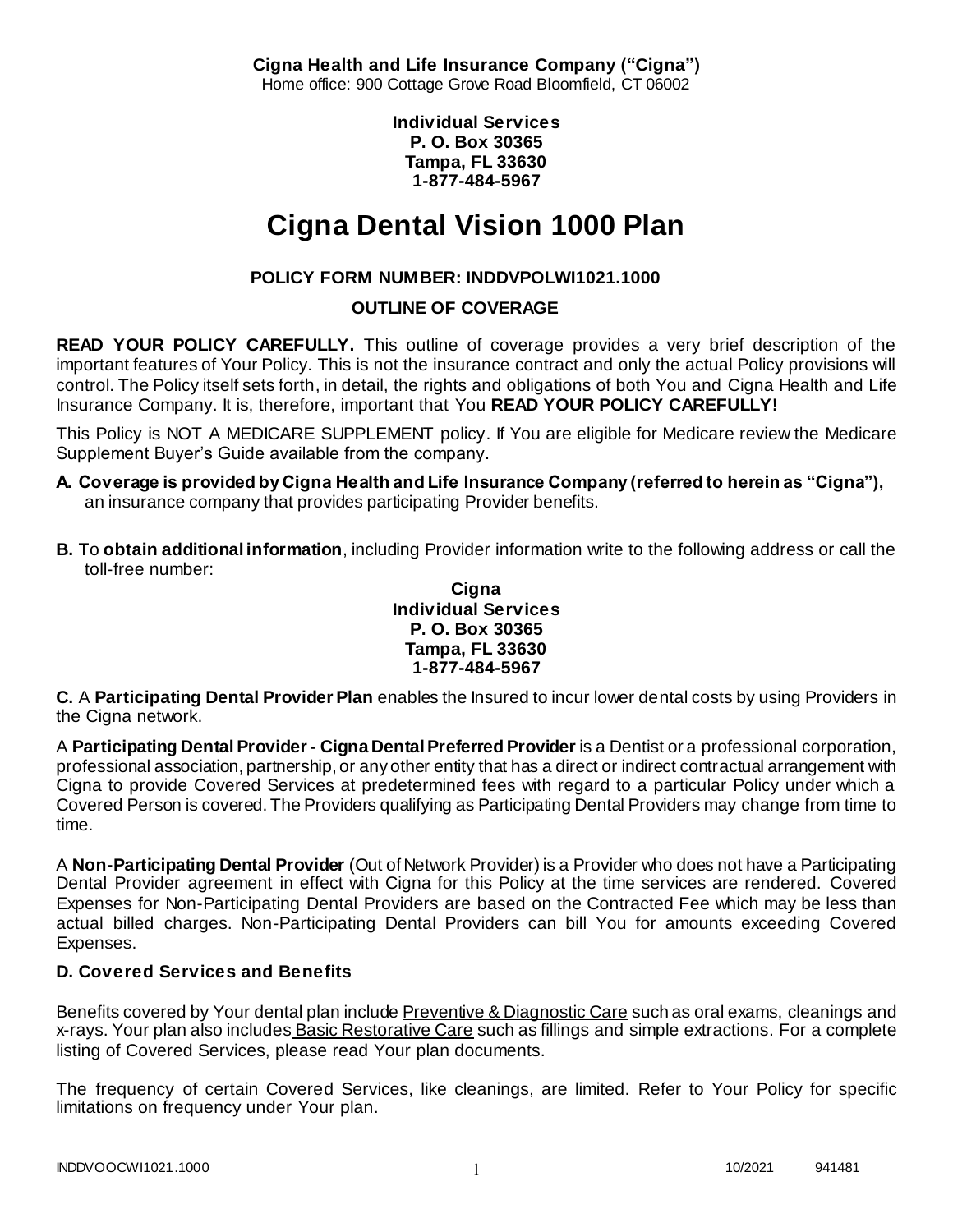### **Benefit Schedule**

The benefits outlined in the table below show the payment percentages for Covered Expenses **AFTER** any applicable Deductibles have been satisfied unless otherwise stated.

# **CIGNA DENTAL AND VISION INSURANCE** *The Schedule*

### **For You and Your Dependents**

#### **The Schedule – Dental Benefits**

If You select a Participating Dental Provider, Your cost will be less than if You select a Non-Participating Dental Provider.

#### **Emergency Services**

The Benefit Percentage payable for Emergency Services charges made by a Non-Participating Dental Provider is the same Benefit Percentage as for Participating Dental Provider Charges. Dental Emergency services are required immediately to either alleviate pain or to treat the sudden onset of an acute dental condition. These are usually minor procedures performed in response to serious symptoms, which temporarily relieve significant pain, but do not effect a definitive cure, and which, if not rendered, will likely result in a more serious dental or medical complication.

#### **Dental Deductibles**

Dental Deductibles are expenses to be paid by You or Your Dependent. Dental Deductibles are in addition to any Coinsurance. Once the Dental Deductible maximum in The Schedule has been reached You and Your family need not satisfy any further dental deductible for the rest of that year.

#### **Participating Dental Provider Payment**

Participating Dental Provider services are paid based on the Contracted Fee agreed upon by the Provider and Cigna.

**Non-Participating Dental Provider Payment** Non-Participating Dental Provider services are paid based on the Contracted Fee.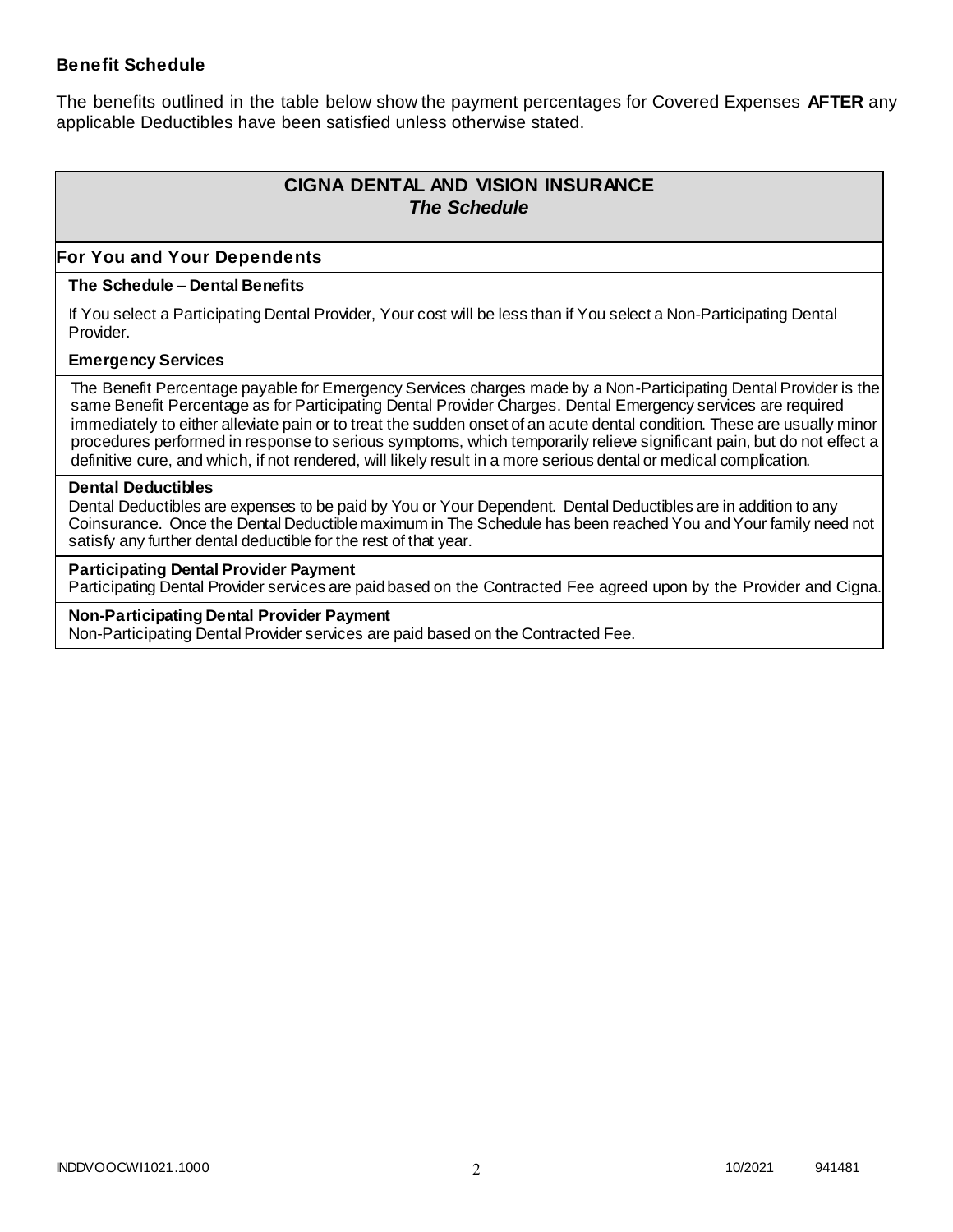| <b>DENTAL BENEFIT HIGHLIGHTS</b>                                                                                                                              |                                                  |
|---------------------------------------------------------------------------------------------------------------------------------------------------------------|--------------------------------------------------|
| Classes I, II<br><b>Calendar Year Maximum</b>                                                                                                                 | \$1,000 per person                               |
| <b>Calendar Year Dental Deductible</b><br>Individual                                                                                                          | \$50 per person                                  |
|                                                                                                                                                               | Not Applicable to Class I                        |
| <b>Family Maximum</b>                                                                                                                                         | \$150 per family                                 |
|                                                                                                                                                               | Not Applicable to Class I                        |
| <b>Class I</b>                                                                                                                                                | The Percentage of Covered Expenses the Plan Pays |
| Preventive Care<br>Oral Exams<br>Routine Cleanings<br>Routine X-rays<br><b>Fluoride Application</b><br><b>Sealants</b><br>Space Maintainers (non-orthodontic) | 100%                                             |
| <b>Class II</b>                                                                                                                                               | The Percentage of Covered Expenses the Plan Pays |
| <b>Basic Restorative</b><br>Fillings<br>Oral Surgery, Simple Extractions<br>Emergency Care to Relieve Pain<br>Non-Routine X-rays                              | 70% after dental deductible                      |

| The Schedule - Vision Benefits                                                                  |                                                                                         |
|-------------------------------------------------------------------------------------------------|-----------------------------------------------------------------------------------------|
| VISION BENEFIT HIGHLIGHTS                                                                       |                                                                                         |
| Eye Examinations, including refraction                                                          | The plan pays 30% of expenses, not to exceed a \$50 calendar<br>year maximum per person |
| Materials (corrective eyeglasses or contact<br>lenses, including fittings and follow-up visits) | \$100 calendar year maximum per person                                                  |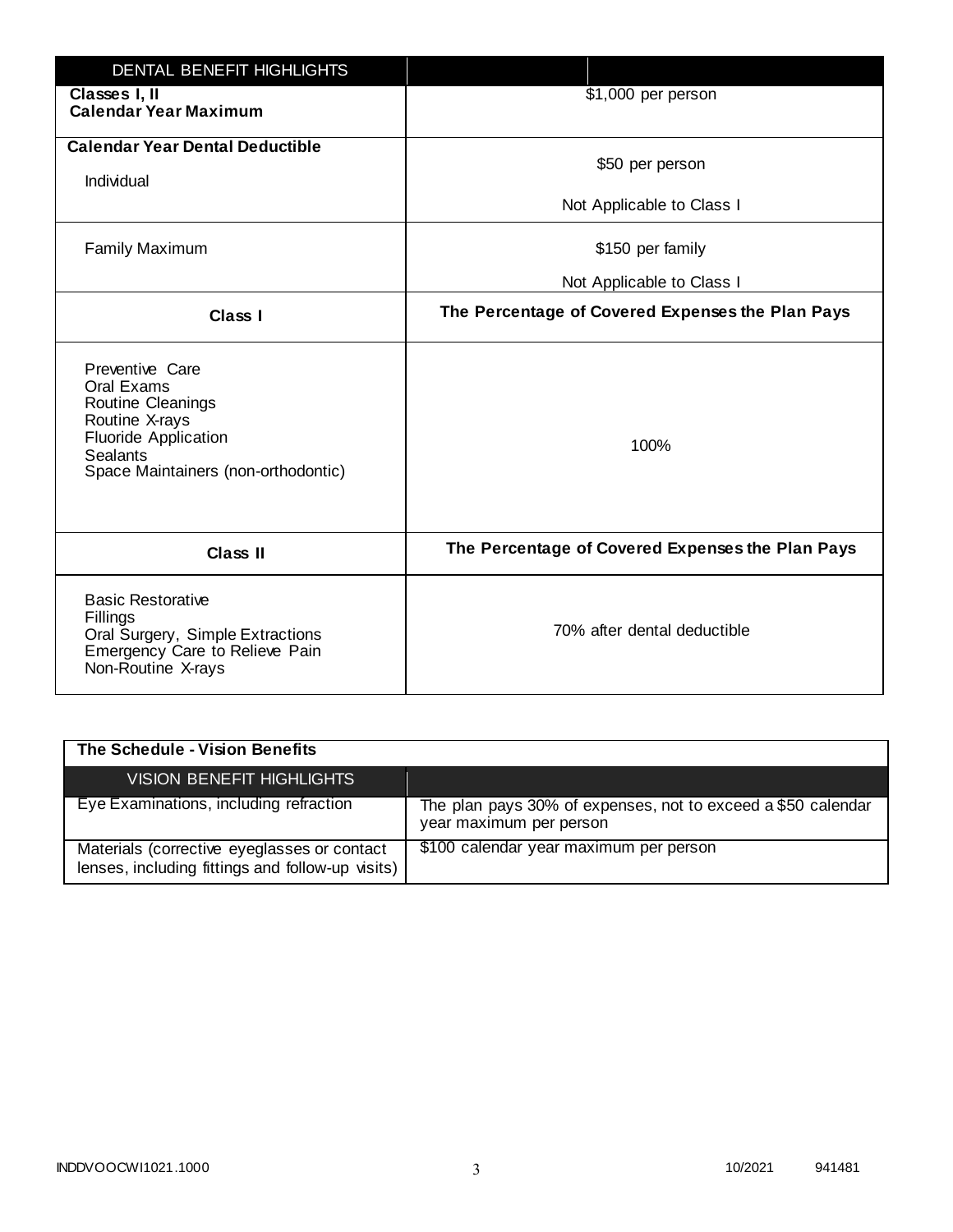# **Waiting Periods**

There is no waiting period for Class I or II dental benefits or for vision benefits.

### **Missing Teeth Limitation**

There is no payment for replacement of teeth that are missing when a person first becomes insured.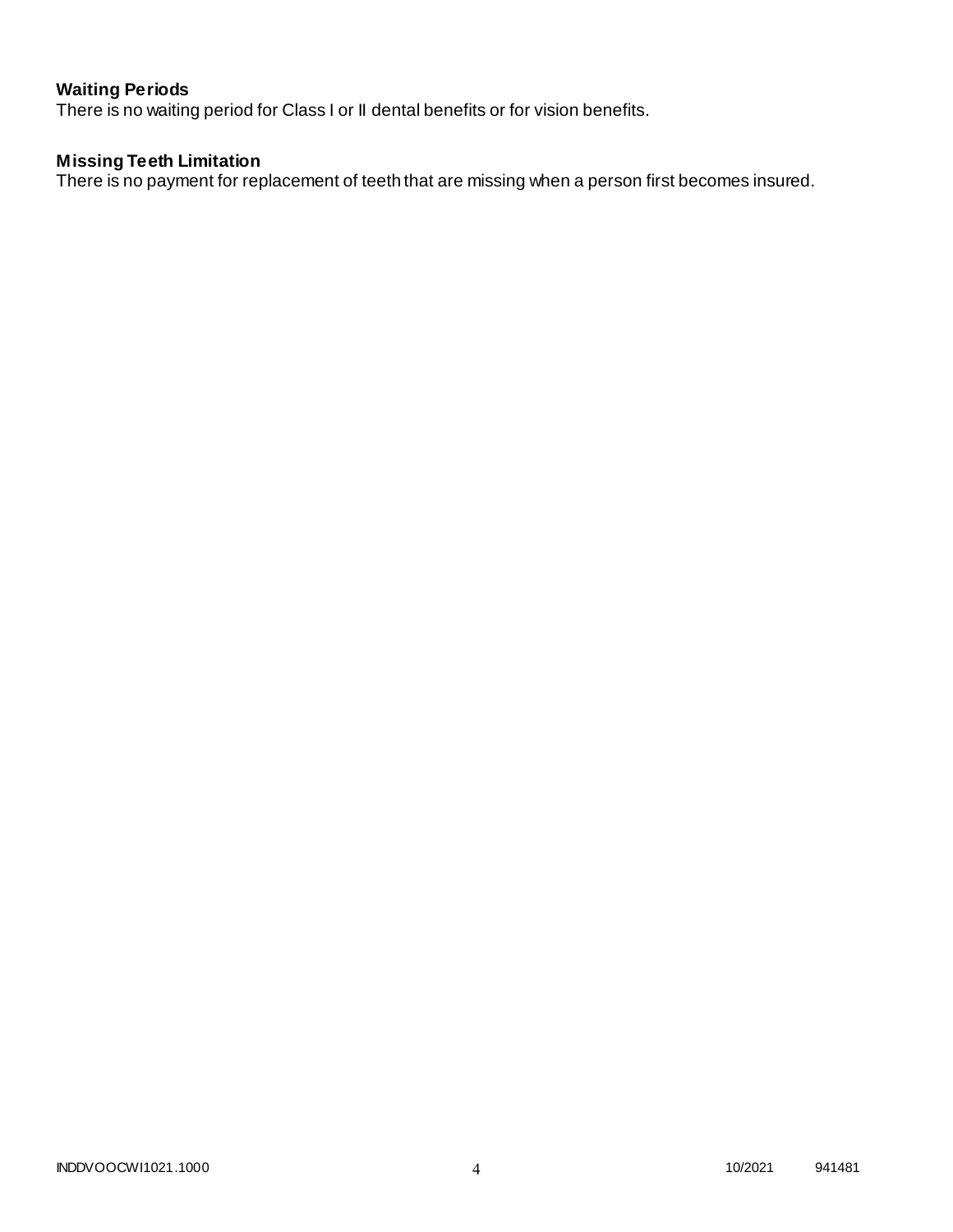# **E. Insured's Financial Responsibility**

The Insured is responsible for paying the monthly or quarterly premium on a timely basis. The Insured is also responsible to pay Providers for charges that are applied to the Deductibles, Coinsurance, and any amounts charged by Non-Participating Dental Providers in excess of the Contracted Fee. In addition, any charges for Medically Necessary and/or Dentally Necessary items that are excluded under the Policy are the responsibility of the Insured.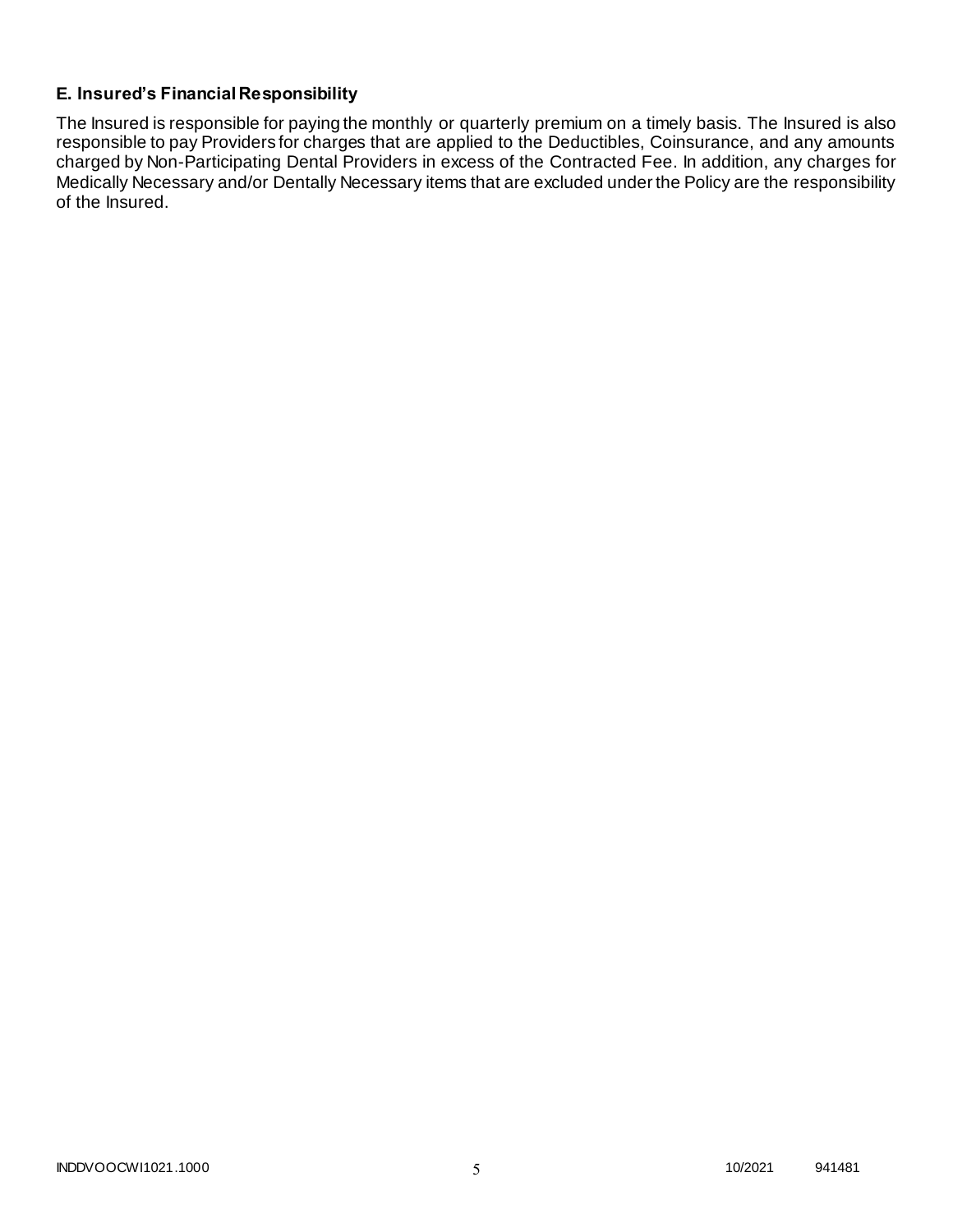# **F. Exclusions And Limitations: What Is Not Covered By This Policy**

# **Expenses Not Covered**

Covered Expenses will not include, and no payment will be made for:

- procedures which are not included in the list of Covered Dental Services or Covered Vision Services;
- cone beam imaging;
- instruction for plaque control, oral hygiene and diet;
- core build-ups;
- veneers;
- precious or semi-precious metals for crowns, bridges and abutments;
- restoration of teeth which have been damaged by erosion, attrition or abrasion;
- bite registrations; precision or semi-precision attachments; or splinting;
- implants or implant related services;
- orthodontic treatment, except for the treatment of cleft lip and cleft palate;
- general anesthesia or intravenous sedation, when used for the purposes of anxiety control or patient management is not covered; may be considered only when medically or dentally necessary and when in conjunction with covered complex oral surgery;
- athletic mouth guards;
- services performed solely for cosmetic reasons;
- personalization or decoration of any dental device or dental work;
- replacement of an appliance per benefit quidelines;
- services that are deemed to be medical in nature;
- services and supplies received from a hospital;
- prescription drugs;
- plano lenses;
- VDT (video display terminal)/computer eyeglass benefit;
- medical or surgical treatment of the eyes;
- any type of corrective vision surgery, including LASIK surgery, radial ketatonomy (RK), automated lamellar keratoplasty (ALK), or conductive keratoplasty (CK);
- Orthoptic or vision training and any associated supplemental testing;
- any eye examination, or any corrective eyewear, required by an employer as a condition of employment;
- safety eyewear;
- sub-normal vision aids or non-prescription lenses; or
- Magnification or low vision aids not shown as covered in the Schedule of Vision Coverage.

# **General Limitations**

No payment will be made for expenses incurred for You or any one of Your Dependents:

- For services not specifically listed as Covered Services in this Policy;
- For services or supplies that are not Medically Necessary;
- For services received before the Effective Date of coverage;
- For services received after coverage under this Policy ends;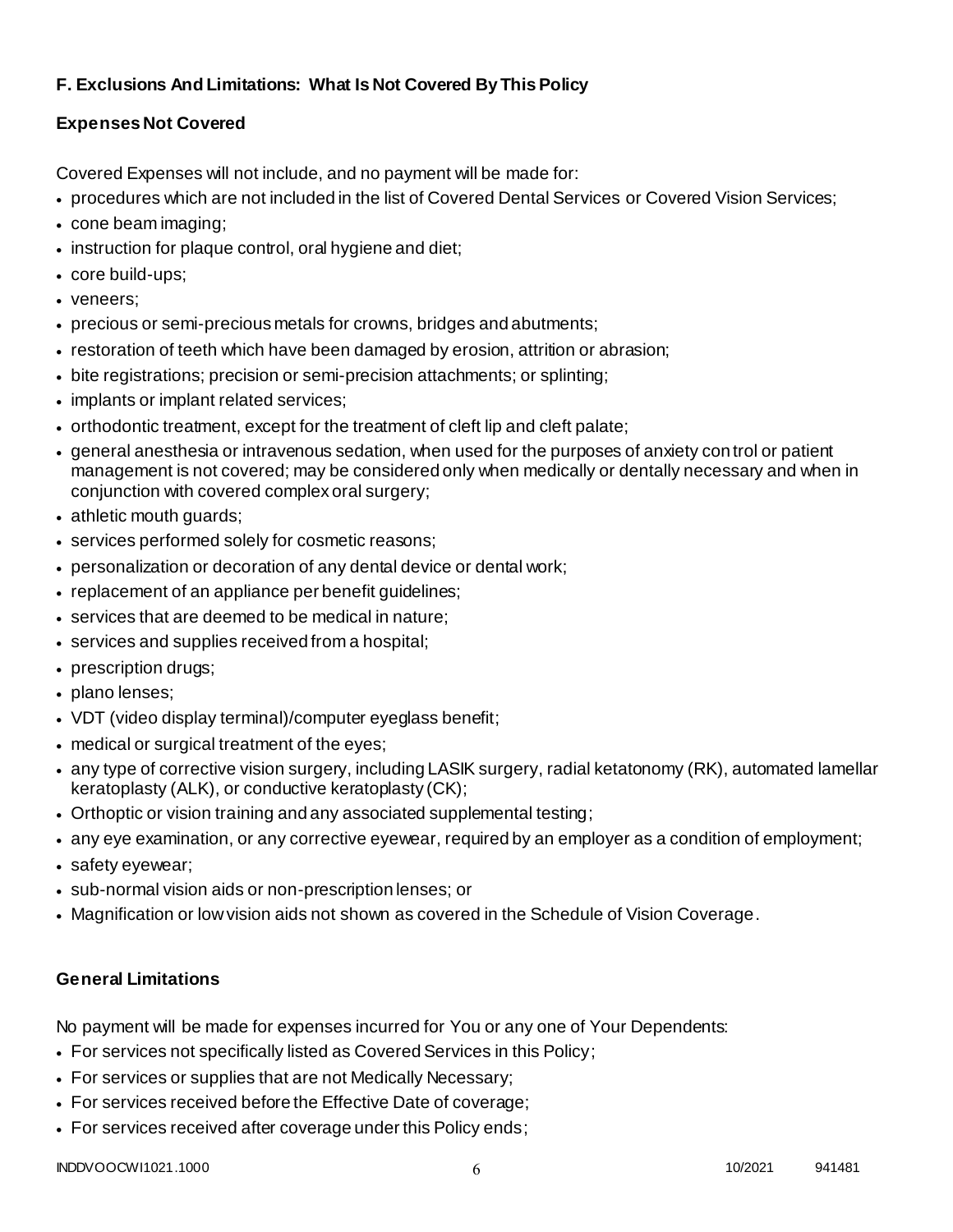- For services for which You have no legal obligation to pay or for which no charge would be made if You did not have insurance coverage;
- For Professional services or supplies received or purchased directly or on Your behalf by anyone, including a Provider, from any of the following:
	- **•** Yourself or Your employer;
	- **a** person who lives in the Covered Person's home, or that person's employer;
	- a person who is related to the Covered Person by blood, marriage or adoption, or that person's employer.
- for or in connection with an Injury arising out of, or in the course of, any employment for wage or p rofit;
- for or in connection with a Sickness which is covered under any workers' compensation or similar law;
- for charges made by a Hospital owned or operated by or which provides care or performs services for, the United States Government, if such charges are directly related to a condition which occurred while serving in the military or an associated auxiliary unit;
- services or supplies received due to an act of war, declared or undeclared while serving in the military or an associated auxiliary unit;
- to the extent that payment is unlawful where the person resides when the expenses are incurred;
- for charges which the person is not legally required to pay;
- for charges which would not have been made if the person had no insurance;
- to the extent that billed charges exceed the rate of reimbursement as described in the Schedule;
- for charges for unnecessary care, treatment or surgery;
- to the extent that You or any of Your Dependents is in any way paid or entitled to payment for those expenses by or through a public program, other than Medicaid;
- for or in connection with experimental procedures or treatment methods not approved by the American Dental Association or the appropriate dental specialty society;
- Procedures that are a covered expense under any other plan which provides dental or vision benefits;
- To the extent that benefits are paid or payable for those expenses under the mandatory part of any auto insurance policy written to comply with a "no-fault" insurance law or an uninsured motorist insurance law. Cigna will take into account any adjustment option chosen under such part by You or any one of Your Dependents.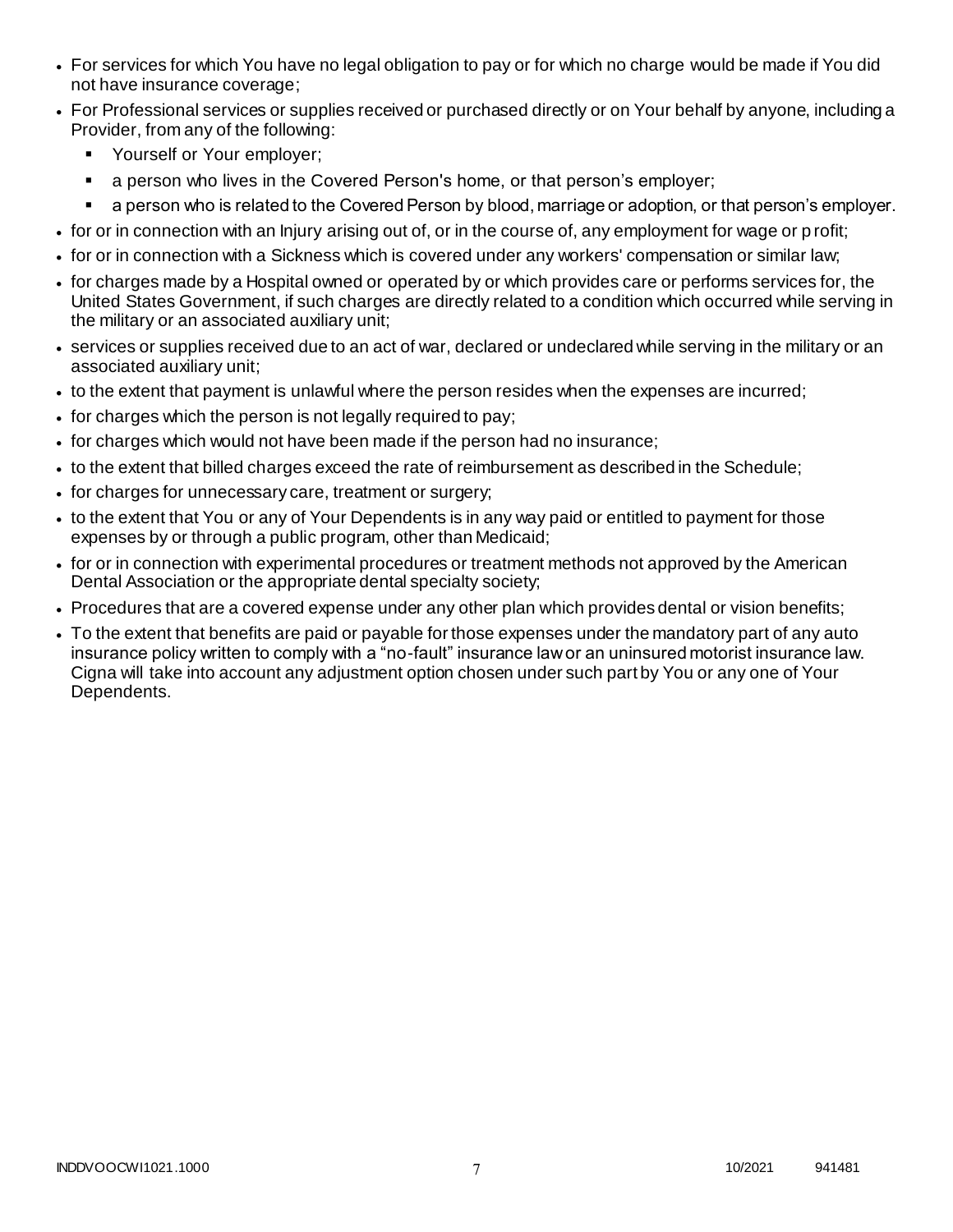### **G. Predetermination of Dental Benefits Program**

Predetermination of Benefits is a voluntary review of a Dentist's proposed treatment plan and expected charges. It is not preauthorization of service and is not required.

The treatment plan should include supporting pre-operative x-rays and other diagnostic materials as requested by Cigna's dental consultant. If there is a change in the treatment plan, a revised plan should be submitted.

Cigna will determine covered dental expenses for the proposed treatment plan. If there is no Predetermination of Benefits, Cigna will determine covered dental expenses when it receives a claim.

Review of proposed treatment is advised whenever extensive dental work is recommended when charges exceed **\$500**.

Predetermination of Benefits is not a guarantee of a set payment. Payment is based on the services that are actually delivered and the coverage in force at the time services are completed.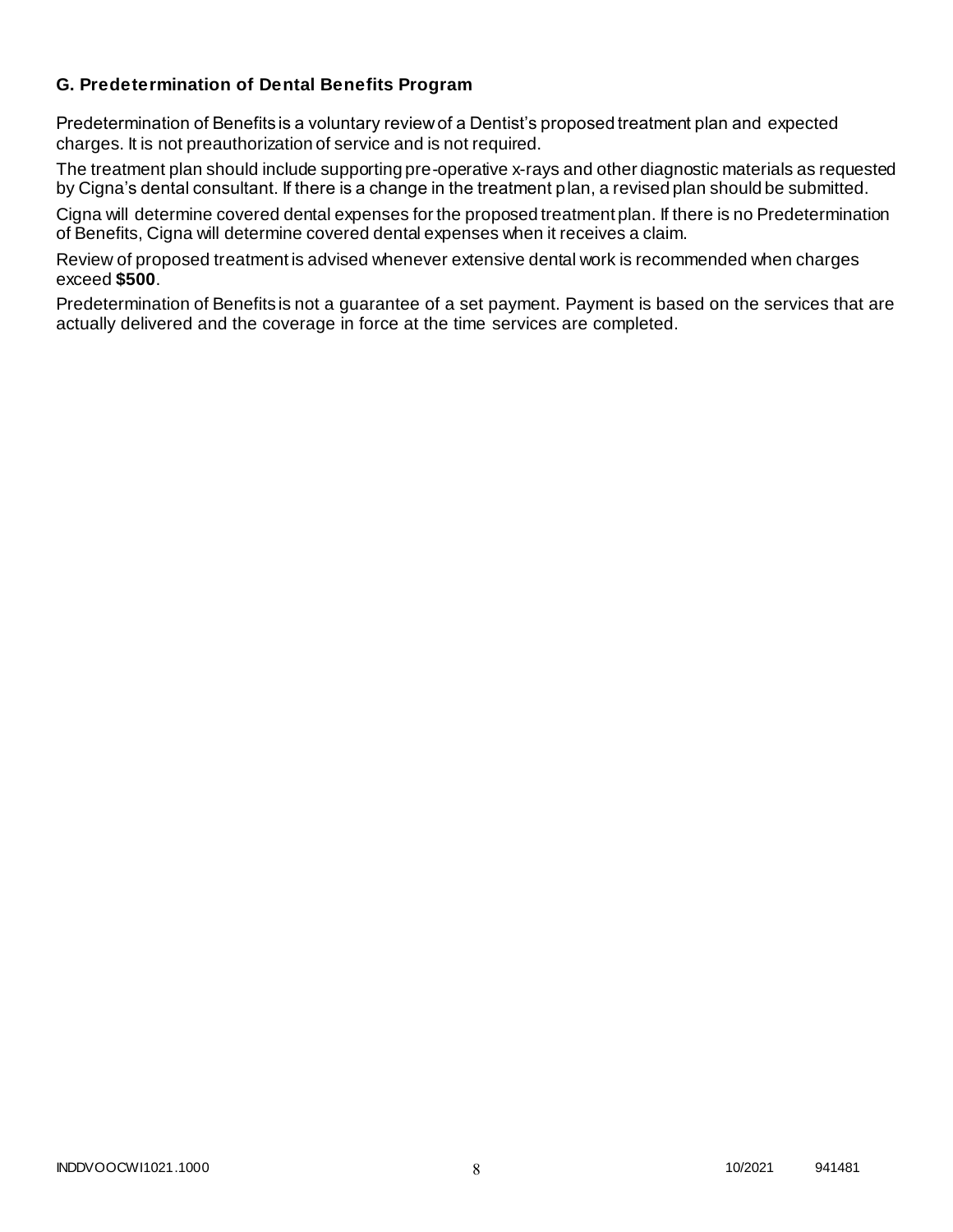#### **H. General Provisions**

### **WHEN YOU HAVE A GRIEVANCE OR AN APPEAL**

For the purposes of this section, any reference to "You," "Your" or "Yourself" also refers to a representative or Provider designated by You to act on Your behalf, unless otherwise noted.

Grievance means any dissatisfaction with Cigna that is expressed in writing to the company by, or on behalf of, a Covered Person including any of the following: provision of services; determination to reform or rescind a policy; or claims practices.

We want You to be completely satisfied with the care You receive. That is why We have established a process for addressing Your concerns or grievances and solving Your problems.

#### **Start with Member Services**

We are here to listen and help. If You have a concern or grievance regarding a person, a service, the quality of care, or contractual benefits, You can call Our toll-free number and explain Your concern or grievance to one of Our Customer Service representatives. You can also express that concern or grievance in writing. Please call or write to Us at the following:

#### KEEP THIS NOTICE WITH YOUR INSURANCE PAPERS

PROBLEMS WITH YOUR INSURANCE?—If you are having problems with your insurance company or agent, do not hesitate to contact the insurance company or agent to resolve your problem.

> CIGNA CUSTOMER SERVICE 900 COTTAGE GROVE ROAD BLOOMFIELD, CT 06002 1-800-997-1654

You can also contact the OFFICE OF THE COMMISSIONER OF INSURANCE, a state agency which enforces Wisconsin's insurance laws, and file a complaint. You can file a complaint electronically with the OFFICE OF THECOMMISSIONER OF INSURANCE at its website at http://oci.wi.gov/, or by contacting: Office of the Commissioner of Insurance

> Complaints Department P. O. Box 7873 Madison, WI 53707-7873 1-800-236-8517

We will do Our best to resolve the matter on Your initial contact. Within 5 business days of receipt of Your concern or grievance, We will deliver or deposit in the mail a written acknowledgement to You or Your authorized representative confirming receipt of the concern or grievance. If We need more time to review or investigate Your concern or grievance, We will get back to You as soon as possible, but in any case within 30 calendar days. If We are unable to resolve Your concern or grievance within that time, the time period for a decision may be extended an additional 30 calendar days if We provide a written notification to You and Your authorized representative, if applicable, which will include:

- 1. A statement that the concern or grievance has not been resolved;
- 2. When the resolution of the concern or grievance may be expected; and
- 3. The reason why additional time is needed.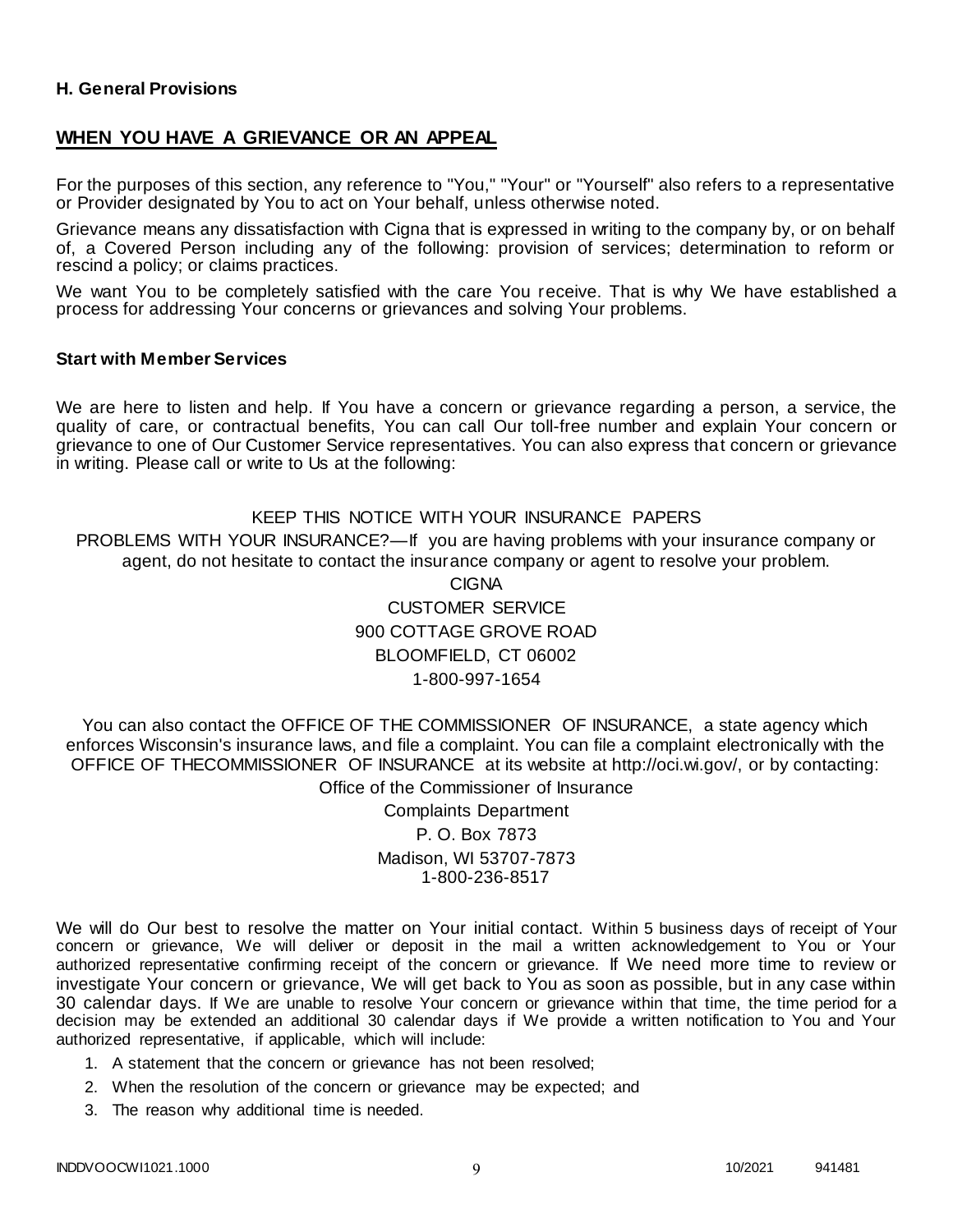#### **Grievance Procedure**

The grievance procedure utilized by Us shall include all of the following:

- 1. A method whereby the Covered Person who filed the grievance, or the Covered Person's authorized representative, has the right to appear in person before the grievance panel to present written or oral information. We shall permit the grievant to submit written questions to the person or persons responsible for making the determination that resulted in the denial, determination, or initiation of disenrollment unless We permit the Covered Person or Covered Person's authorized representative to meet with and question the decision maker or makers.
- 2. A written notification to the Covered Person of the time and place of the grievance meeting at least 7 calendar days before the meeting.
- 3. Reasonable accommodations to allow the Covered Person, or the Covered Person's authorized representative, to participate in the meeting.
- 4. The grievance panel shall not include the person who ultimately made the initial determination. If the panel consists of at least three persons, the panel may then include no more than one subordinate of the person who ultimately made the initial determination. The panel may, however, consult with the ultimate decision-maker.
- 5. The insured member of the panel shall not be an employee of the plan, to the extent possible.
- 6. Consultation with a licensed health care provider with expertise in the field relating to the grievance, if appropriate.
- 7. The panel's written decision to the Covered Person shall be signed by one voting member of the panel and include a written description of position titles of panel members involved in making the decision.

Once a decision is made, a notice of that decision will be mailed to You. This notice will include the criteria used, the additional information reviewed, the reasons for Our decision, and any references to support Our decision.

If Your health condition is such that the normal grievance procedure would jeopardize Your life or health or Your ability to regain maximum function, an expedited decision will be made as soon as possible, but not more than 72 hours after receipt of the grievance.

All records related to the grievance will be maintained by Cigna for a minimum of 3 years.

If You are not satisfied with the results of a coverage decision, You can start the appeals procedure.

#### **Appeals Procedure**

Cigna has an appeals procedure for coverage decisions. To initiate an appeal, You must submit a request for an appeal in writing. You should state the reason why You feel Your appeal should be approved and include any information supporting Your appeal. If You are unable or choose not to write, Yo u may ask to register Your appeal by telephone. Call or write to Us at the toll-free number or address on Your Benefit Identification card, explanation of benefits or claim form.

Your appeal will be reviewed and the decision made by someone not involved in the initial decision. Appeals involving Medical Necessity or clinical appropriateness will be considered by a health care professional.

We will respond in writing with a decision within 30 calendar days after We receive an appeal for a postservice coverage determination. If more time or information is needed to make the determination, We will notify You in writing to request an extension of up to 15 calendar days and to specify any additional information needed to complete the review.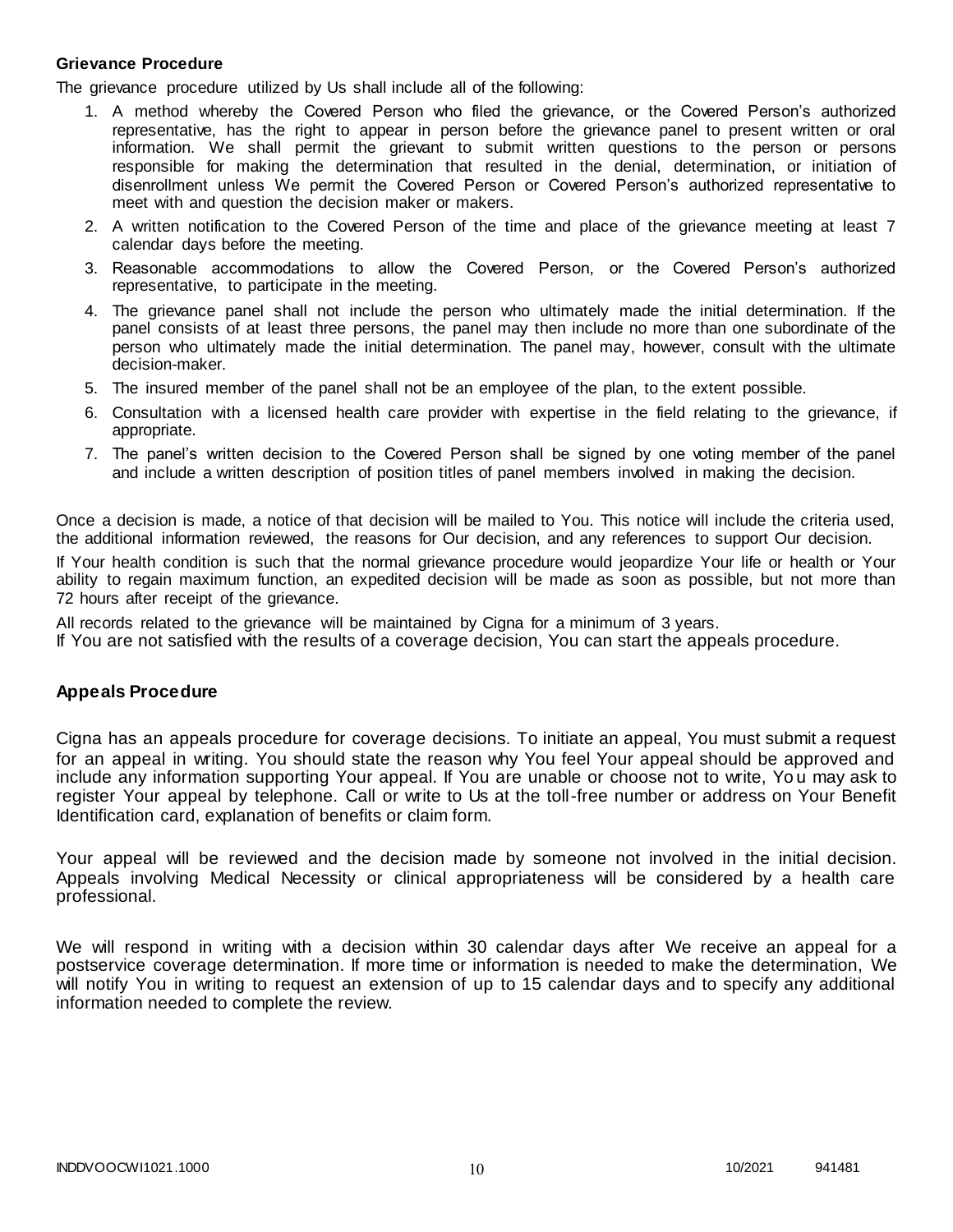### **Notice of Benefit Determination on Appeal**

Every notice of an appeal decision will be provided in writing or electronically and, if an adverse determination, will include:

- (1) the specific reason or reasons for the denial decision;
- (2) reference to the specific Policy provisions on which the decision is based;
- (3) a statement that the claimant is entitled to receive, upon request and free of charge, reasonable access to and copies of all documents, records, and other Relevant Information as defined;
- (4) upon request and free of charge, a copy of any internal rule, guideline, protocol or other similar criterion that was relied upon in making the adverse determination regarding Your appeal, and an explanation of the scientific or clinical judgment for a determination that is based on a medical necessity, experimental treatment or other similar exclusion or limit.

### **Relevant Information**

Relevant Information is any document, record, or other information which was relied upon in making the benefit determination; was submitted, considered, or generated in the course of making the benefit determination, without regard to whether such document, record, or other information was relied upon in making the benefit determination; demonstrates compliance with the administrative processes and safeguards required by federal law in making the benefit determination; or constitutes a statement of policy or guidance with respect to the plan concerning the denied treatment option or benefit or the claimant's diagnosis, without regard to whether such advice or statement was relied upon in making the benefit determination.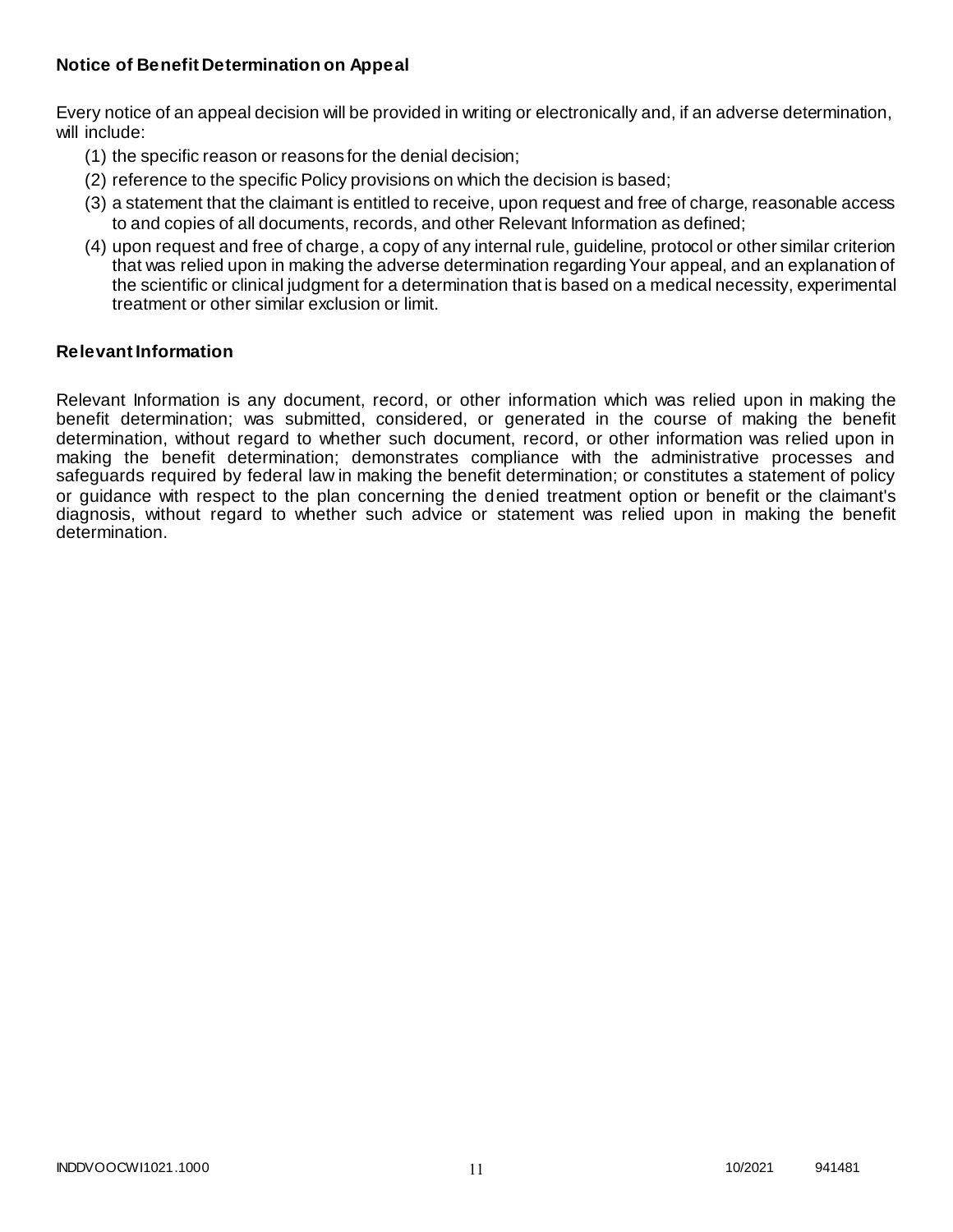# **I. Participating Dental Providers**

Cigna will provide a current list of Dentists currently participating with Cigna and their locations to each Covered Person upon request.

To verify if a Dentist is currently participating with Cigna and is accepting new Cigna Insureds, the Covered Person should visit Our website at mycigna.com.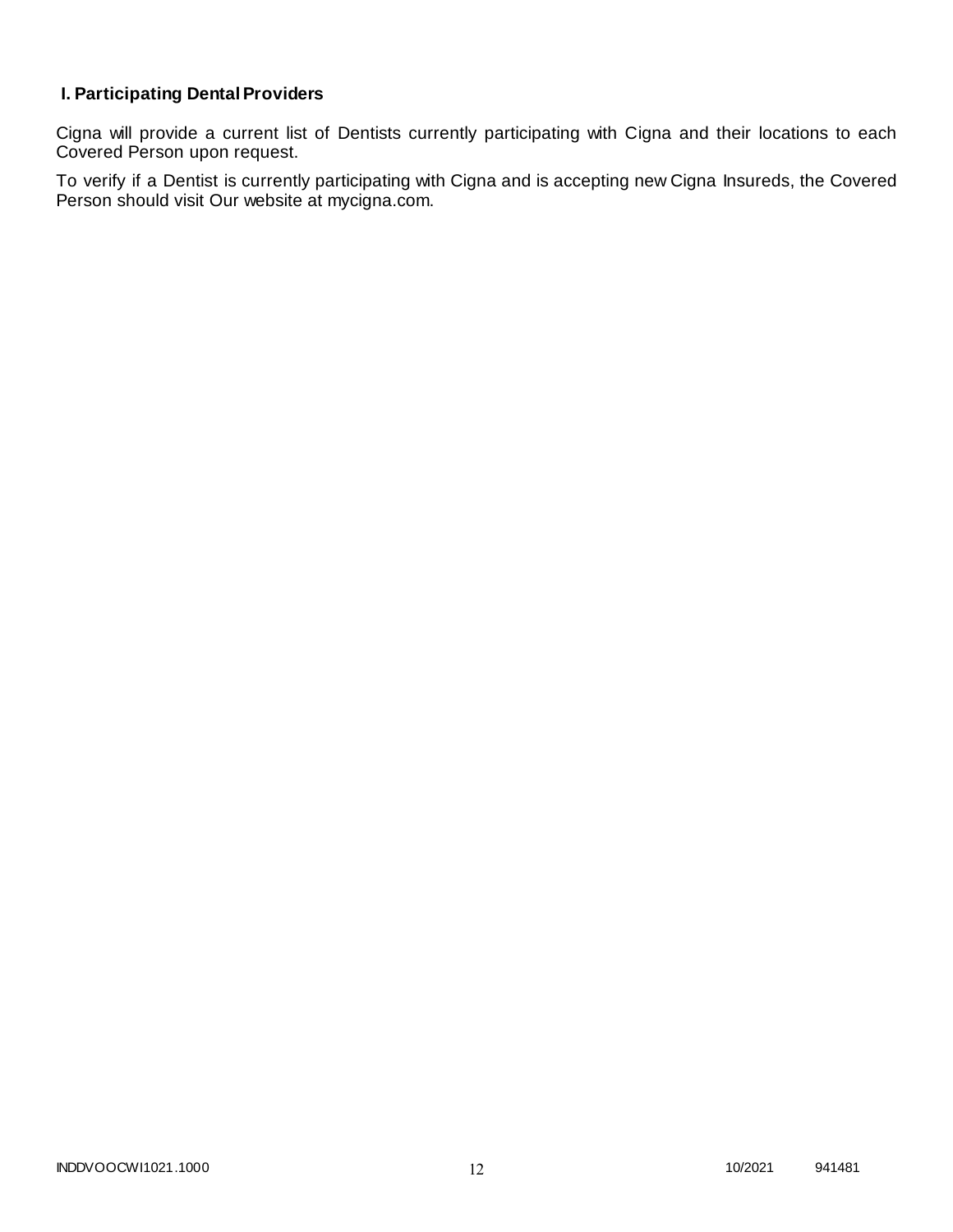### **J. Renewability, Eligibility, and Continuation**

1. The Policy will renew except for the specific events stated in the Policy. Cigna may change the premiums of the Policy with 60 days written notice to the Insured. However, Cigna will not refuse to renew or change the premium schedule for the Policy on an individual basis, but only for all Insureds in the same class and covered under the same Policy as You.

2. The individual plan is designed for residents of Wisconsin who are not enrolled under or covered by any other group or individual health coverage. You must notify Cigna of all changes that may affect any Covered Person's eligibility under the Policy.

3. You or Your Dependent(s) will become ineligible for coverage:

- When premiums are not paid according to the due dates and grace periods described in the premium section.
- With respect to Your Spouse, Domestic Partner, or partner to a Civil Union: when the Spouse is no longer married to the Insured or when the union is dissolved.
- With respect to You and Your Family Member(s): when You no longer meet the requirements listed in the Conditions of Eligibility section.
- The date the Policy terminates.
- When the Insured no longer lives in the Service Area.

4. If a Covered Person's eligibility under this Plan would terminate due to the Insured's death, divorce or if other Dependents would become ineligible due to age or no longer qualify as dependents for coverage under this Plan; except for the Insured's failure to pay premium, the Covered Person's insurance will be continued if the Covered Person exercising the continuation right notifies Cigna and pays the appropriate monthly premium within 60 days following the date this Policy would otherwise terminate.